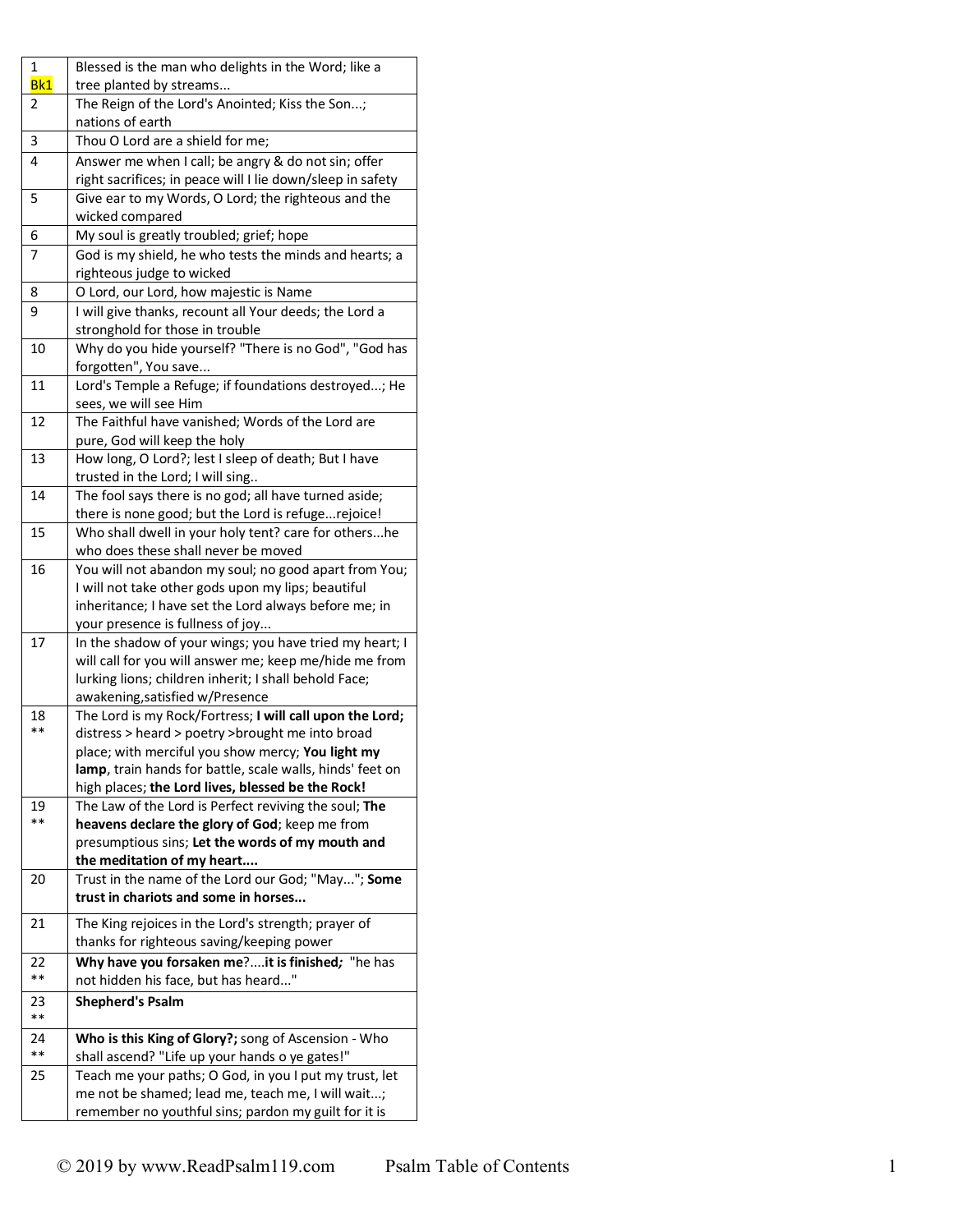|    | great; friendship of the Lord; I am lonely and                                                 |
|----|------------------------------------------------------------------------------------------------|
|    | afflictedI will wait"                                                                          |
| 26 | I Will Bless the Lord; search my heart; but as for me I                                        |
|    | will walk with integrity; on level ground in public praise                                     |
| 27 | The Lord is my Light and Salvation, whom shall I fear?;                                        |
|    | one thing have I asked of the Lordto dwell in His                                              |
|    | temple; my mother/father have forsaken, but not the                                            |
|    | Lord; land of the living; wait for Him                                                         |
| 28 | The Lord is Strength and Shield, my heart trusted in                                           |
|    | Him and I am helped, therefore my heart greatly                                                |
|    | rejoicespraise; prayer for salvation.                                                          |
| 29 | Ascribe to the Lord, O people, glory and strength; the                                         |
|    | voice of the Lord is like (creation), sovereign!                                               |
| 30 | Joy comes in the Morning; temple dedication song; his                                          |
|    | anger but a moment, his love a lifetime; I cried, You                                          |
|    | heard; what praise does death offer?; you have turned                                          |
|    | my mourning into dancing                                                                       |
| 31 | Into your hand I commit my spirit; God our refuge;                                             |
|    | you have seen my affliction, I am in distress, a                                               |
|    | reproach, forgotten, my times are in your hand; let me                                         |
|    | not be put to shame; You heard!                                                                |
| 32 | Blessed is the man whose sins are forgiven; when I                                             |
|    | kept silent, my bones wasted; "I will confess" and you                                         |
|    | forgave; you are a hiding place; I will instruct you and                                       |
|    | teach you in the way you should go; Be not like a mule                                         |
|    | with bit; His stdfst love surrounds                                                            |
| 33 | The Steadfast love of the Lord; music!; by the Word the                                        |
|    | heavens were made; counsel of Sovereign in creation;                                           |
|    | Blessed is the nation whose God is the Lord; false                                             |
|    | hope; the eye of the Lord is on those who fear/wait                                            |
| 34 | Taste and see that the Lord is good; magnify the Lord                                          |
|    | with me together; angel of the Lord encamps; The Lord                                          |
|    | is near to the brokenhearted; corp. praise                                                     |
| 35 | Great is the Lord; let them be put to shame; I fasted,                                         |
|    | bowed, prayed, "How long?"; yet I WILL praise and                                              |
|    |                                                                                                |
|    | publicly THANK you!; Then my tongue shall tell of your                                         |
| 36 | righteousness and prays all day                                                                |
|    | How Precious the Steadfast Love of God; wicked                                                 |
|    | analyzed (1-4); mercy to the heavens/clouds (5-                                                |
|    | 12) Drink Deep (Michael Ward) for with you is the                                              |
|    | fountain of life, in your light we see light                                                   |
| 37 | He will not forsake his saints; O Rest in the Lord, wait                                       |
|    | patiently for him; delight in Him, commit your way, be                                         |
|    | still, wait patiently, in a little while, wicked gone; Lord                                    |
|    | knows the days of blameless--not shamed; man's steps                                           |
|    | estab. by Lord; have never seen righteous forsaken;                                            |
| 38 | Do not forsake me O Lord; memorial offering song; my                                           |
|    | iniquities have gone over my head; desolate described;                                         |
|    | I confess my sin; for You I waitwill answer                                                    |
| 39 | Mute in painburning; make me know my days are                                                  |
|    | fleeting; my hope is in You for YOU have done it !;                                            |
|    | discipline; hear me, that I may smile again                                                    |
| 40 | My Help and My Deliverer: I waited patiently, and He                                           |
|    | heard, drew me out of a pit, put a new song in my                                              |
|    |                                                                                                |
|    | mouth; Jesus' suffering/faith; "As for me I am poor and                                        |
| 41 | needy, but the Lord takes thought of me"<br>O Lord be Gracious to me; sickbed/illness sustain; |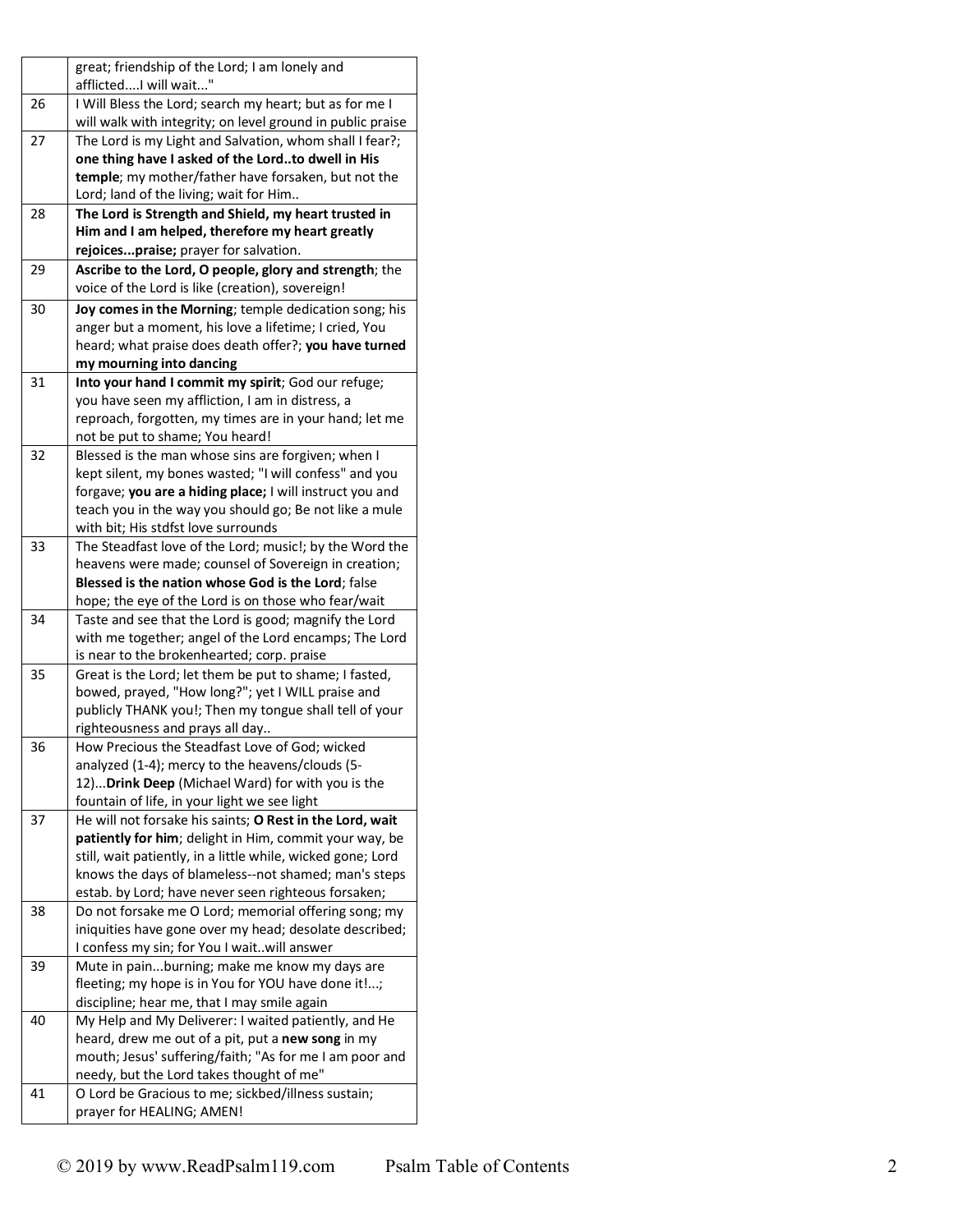| 42a             | Why cast down O my soul?: "Where is your god?" As                                                       |
|-----------------|---------------------------------------------------------------------------------------------------------|
| Bk <sub>2</sub> | the deer pants; "these things I remember"; 'Hope in                                                     |
|                 | God, for I shall again praise Him!'; deep calls to deep;                                                |
|                 | prayer to God of my life; my God                                                                        |
| 43b             | Vindicate/defend; Send out your light and your                                                          |
|                 | truthlet them lead me; Why cast down O soul?                                                            |
| 44              | Come to our help; days of oldyour right handthe                                                         |
|                 | light of your face;  not in my bow do I trust; rejected                                                 |
|                 | like sheep for slaughterdisgrace/shame; he knows                                                        |
|                 | the secrets of the heart; redeem us in steadfast love                                                   |
| 45              | Your throne, O God is Forever; "a love song"; majesty,                                                  |
|                 | warrior, scepter, ivory palaces; queen (church); VISION                                                 |
| 46              | God is our refuge and strength, a very present                                                          |
| **              | helpthere is a river whose streams make gladBe                                                          |
|                 | still and know that I am Godthe Lord of hosts with us                                                   |
| 47              | God is King over All the Earth; psalm; Clapshout, sing!                                                 |
| 48              | Zion, City of God; psalm; God has made himself known;                                                   |
|                 | established forever; walk about Zion, go around her,                                                    |
|                 | number her towersthat you may tell generations                                                          |
|                 | that this is God, our God forever, He will guide us                                                     |
| 49              | Why Should I fear in Trouble?; psalm; surrounded, man                                                   |
|                 | (pomp) insufficientend is Sheol; but God will ransom                                                    |
|                 | my soul from the power of Sheol, he will receive me.                                                    |
| 50              | God Himself is Judge; all sacrifice is mine (anyway);                                                   |
|                 | Offer to God a sacrifice of thanksgiving, and perform                                                   |
|                 | your vowscall upon me in the day of trouble; I will                                                     |
|                 | deliver you and you shall glorify me; you thought!                                                      |
| 51              | Create in Me a Clean Heart, O GOD; Have mercy, O                                                        |
| **              | God, according to your lovemercy; wash me; against                                                      |
|                 | you only have I sinned; you delight in truth in the                                                     |
|                 | inward being; whiter than snow; restore to me the joy                                                   |
|                 | of your salvation, then I will teach sinners your Way;                                                  |
|                 | the sacrifices of God are a broken spirit; a broken and                                                 |
|                 | contrite heart, O God, you will not despise.                                                            |
| 52              | Steadfast love of God endureseven in man's betrayal;                                                    |
|                 | man trusts in richesGod will destroy; I will wait for                                                   |
|                 | your name, for it is good, in presence of godly.                                                        |
|                 | The fool says in his heart, "There is no God"; none are                                                 |
| 53              |                                                                                                         |
|                 | good; O that salvation for Israel would come out of<br>Zion! When God restoreslet Israel be glad        |
|                 |                                                                                                         |
| 54              | O God hear my prayer! (man's betrayal); I will give<br>thanksfor he has delivered me from every trouble |
|                 |                                                                                                         |
| 55              | Cast thy burden upon the Lord and he shall sustain                                                      |
|                 | thee, he will never permit the righteous to be moved;                                                   |
|                 | (betrayal of a friend); terrors/horrors; But I will trust                                               |
| 56              | What time I am afraid, I will trust in You;  in God I                                                   |
|                 | trust; What can flesh do to me?; tears in a bottle;                                                     |
|                 | vows, thanks; for you have delivered my soul from                                                       |
|                 | death that I may walk before God in the light of life.                                                  |
| 57              | In shadow of your wings is refuge, til storm passes by; I                                               |
|                 | cry out to God who fulfills His purpose for me.; Be                                                     |
|                 | exalted, O God, above the heavens!; I will praise                                                       |
|                 | you, O God, among the peoples, glory is high above                                                      |
|                 | the heavens, and your truth reaches unto the clouds!                                                    |
| 58              | God's JUSTICE; The righteous will rejoice when he sees                                                  |
|                 | [God's] vengeance on wicked"Surely there is reward                                                      |
|                 | for the righteous, a God who judges the earth"                                                          |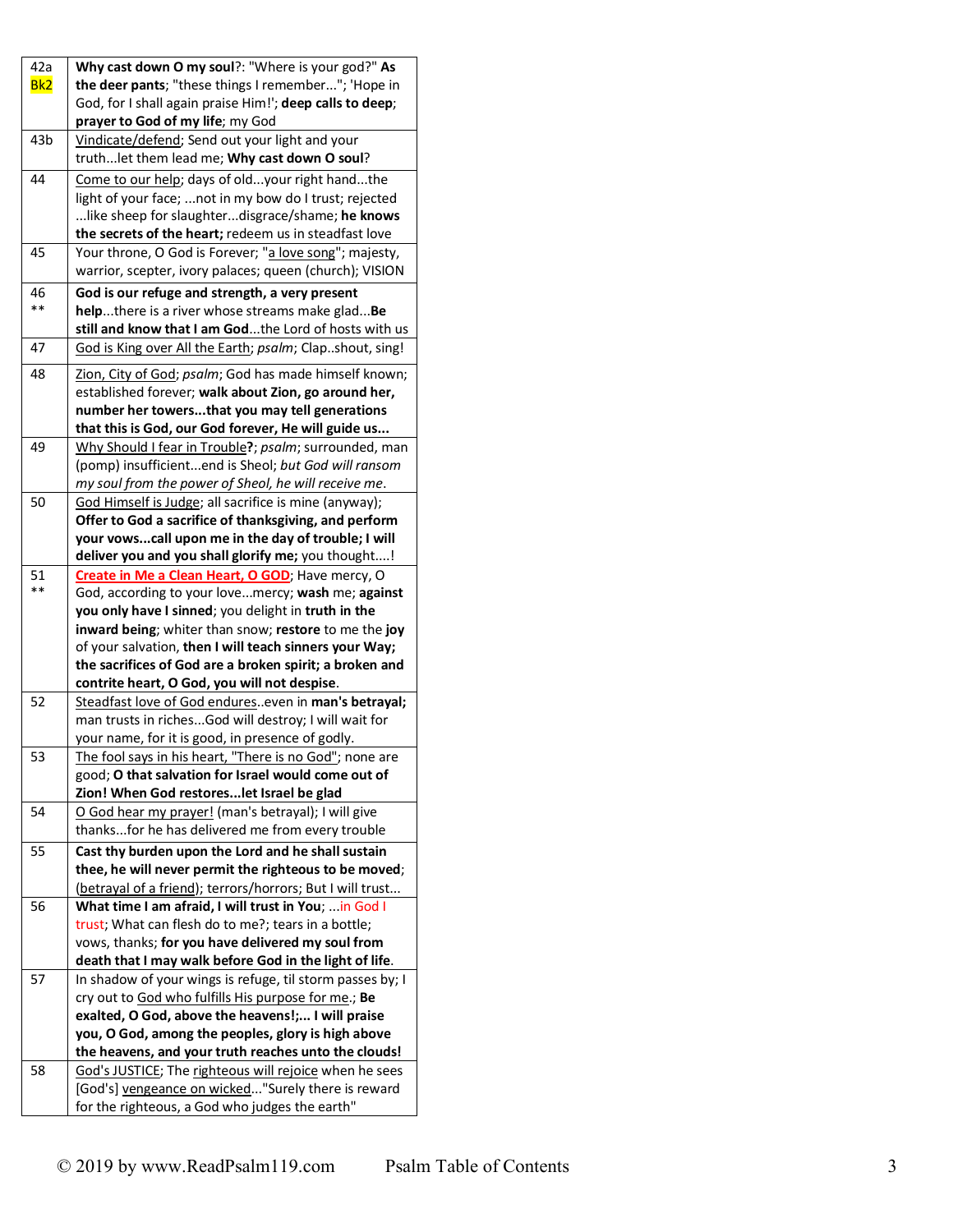| 59    | Deliver me from enemies! I have done no wrong. Their                                                                                    |
|-------|-----------------------------------------------------------------------------------------------------------------------------------------|
|       | words are sharp as swordsthey think "Who can hear                                                                                       |
|       |                                                                                                                                         |
|       | us?". You are my strength, I watch for youmy                                                                                            |
|       | fortress. They return, <b>But I will sing of your love</b>                                                                              |
| 60    | You have rejected us, God--restore us! Who will bring                                                                                   |
|       | me to the fortified city? you, God. Give us aidfor                                                                                      |
|       | human help is worthless. W/God we'll gain the victory.                                                                                  |
| 61    | Lead me to the Rock that is higher than I. My refuge, strong                                                                            |
|       | tower when heart is faint. You, God, have heard my vows; you've<br>given me the heritage of those who fear your Name. prayer for        |
|       | the King. Then I will ever sing in praise of your name and fulfill                                                                      |
|       | <u>my vows daily.</u>                                                                                                                   |
| 62    | Truly my soul finds rest in God; my salvation comes from him(in                                                                         |
|       | midst of persecution). God has spoken: "Power belongs to you,                                                                           |
|       | Godunfailing love" "You reward everyone according to what                                                                               |
|       | they have done."                                                                                                                        |
| 63    | O God, you are my God; early I seek you, my soul thirsts for you<br>in dry/thirsty land to see your power & glory as in the             |
|       | sanctuary I will lift up my hands in your name. My soul shall be                                                                        |
|       | satisfied, praises, I remember you in the night watcheshelped                                                                           |
| 64    | "the Hurtful Tongue" - Hear my voice, preserve my life from the                                                                         |
|       | secret counsel of the wickedthe inward thought of every                                                                                 |
|       | one,the heart, is deep. All men shall fear and declare God's                                                                            |
|       | work; the righteous will be glad.                                                                                                       |
| 65    | Praise is due to you, O God, in Zion. To you shall vows be                                                                              |
|       | performed. You hear prayer, atone for sin, the hope of all                                                                              |
|       | the earth. Creation poetry! Morning & eve.                                                                                              |
| 66    | Shout for joy! Come see what God has done. Tried as silver, yet<br>brought to abundance. I will perform my vows. I will tell of You! If |
|       | I had cherished sin in heart, the Lord wouldn't have listened, but                                                                      |
|       | God hasnot rejected my prayer or removed love from me                                                                                   |
| 67    | Prayer for blessing on us that your way may be known on                                                                                 |
|       | earthnations. God shall bless!                                                                                                          |
| 68    | God shall scatter his enemies, but the righteous shall be                                                                               |
|       | glad. Father of the fatherless, protector of widows. God                                                                                |
|       | settles the solitary in the home. Prisoners, needy.                                                                                     |
|       | "Blessed be the Lord who daily bears us up" (Long, poetry)                                                                              |
| 69    | Save me O God from deep waters! My eyes grow dim                                                                                        |
|       | with waiting. O God you know my sin is not hidden from                                                                                  |
|       | you. Let me not stumble believers. Zeal for your house has                                                                              |
|       | consumed me, reproaches have fallen on me. Hope.                                                                                        |
| $70*$ | Do not delay! (for memorial offering); I am poor and                                                                                    |
|       | needy; hasten to me, O God! You are my help and                                                                                         |
|       | deliverer. (Short psalm; "Jesus!" prayer)                                                                                               |
| 71    | Forsake me not when my strength is spent (age); In you,                                                                                 |
|       | Lord, I take refuge, let me never be put to shamea rock                                                                                 |
|       | of refuge You, O Lord are my hopefrom my youth (age)                                                                                    |
| 72    | Give the King your justice, O God (of Solomon); (David's)                                                                               |
|       | prayer for the King taking office (or a child commissioning)                                                                            |
| $73*$ | God is my strength and my portion forever; I stumbled                                                                                   |
| Bk3   | for I was envious of the wicked until I entered the                                                                                     |
|       | sanctuary of the Lord Whom have I in heaven but you?                                                                                    |
| 74    | Arise O God, Defend Your Cause; (enemy destroys all of                                                                                  |
| cry   | God's- God's judgment on all). Remember us! How long?                                                                                   |
|       | But God (creation power) prayer for the persecuted.                                                                                     |
| 75    | We give thanks to you, OGod, for your name is near. For                                                                                 |
| reply | in the hand of God is a cup with foaming wine, well                                                                                     |
|       | mixedall wicked shall drinkbut horns of righteous lifted                                                                                |
|       | Who can stand before You? A song of God's victory and                                                                                   |
| 76    | Sovereignty, battle metaphor. Make your vows to Him                                                                                     |
|       | and perform thembring gifts to Him that is to be feared.                                                                                |
|       |                                                                                                                                         |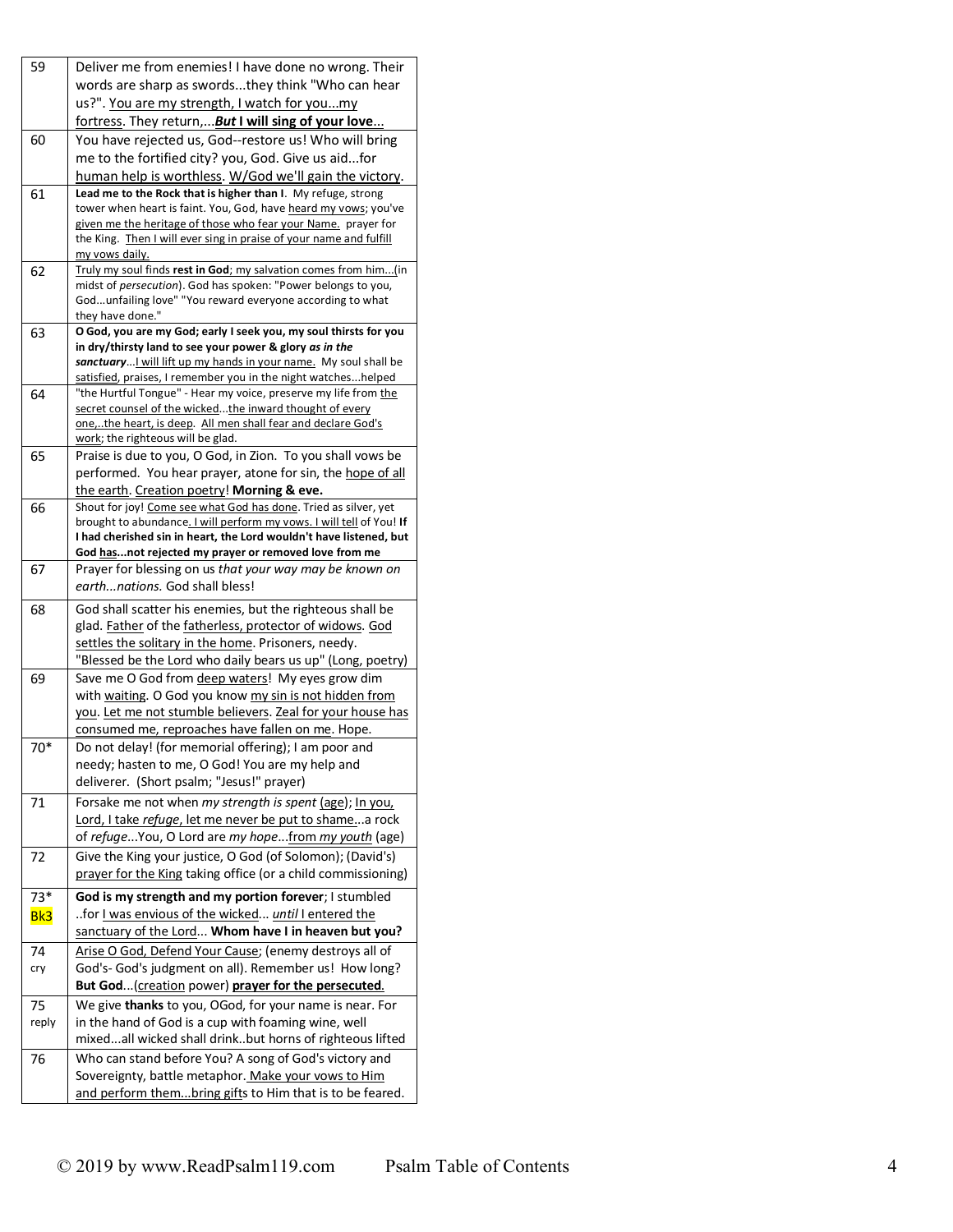| 77           | I cry aloud to God, aloud, and He will hear me. You hold my                                                                 |
|--------------|-----------------------------------------------------------------------------------------------------------------------------|
|              | eyelids open, I cannot speak. I remembermy spirit made a                                                                    |
|              | diligent search"Are His promises ended? forgotten? Angry?" I                                                                |
|              |                                                                                                                             |
|              | will appeal to God, remember His works"Your way O God is                                                                    |
|              | HOLY. What god is great like our God?" align to these facts.                                                                |
| 78           | Tell the Coming Generation. Passing down God's truth to children                                                            |
| long         | so that they may HOPE in God and KEEP His commandments,                                                                     |
| Exod         | NOT ERR like fathers who rebelled, forgot, tested, demanded,                                                                |
|              | blasphemed, disbelieved, flattered/lied, was unfaithfulbut Judah                                                            |
| 79           | How Long, O Lord? (Destruc. of Jerusalem) Do not remember our                                                               |
|              | iniquities; let your compassion comebecause we are brought                                                                  |
|              | low. We, sheep of pasture, will give thanks and recount praise!                                                             |
|              |                                                                                                                             |
| 80           | Restore us, O God! How long angry w/your people's prayers?                                                                  |
|              | You fed them with the bread of tears(Egyptian deliverance).                                                                 |
|              | Turn againfor the son you made strong for yourself. (US/WE)                                                                 |
|              |                                                                                                                             |
| 81           | Oh, my people listen to me! Sing aloud to God our strength!                                                                 |
|              | There shall be no strange god among you; I am the Lord your                                                                 |
|              | Godno listen, so gave over to stub. hearts-counselwill satisfy!                                                             |
|              |                                                                                                                             |
| 82           | Give Justice and Rescue the Weak and Needy. God holds                                                                       |
|              | judgment in midst of 'gods' (men of earthly power). God merciful                                                            |
|              |                                                                                                                             |
| 83           | O God Do Not Keep Silence. Those who hate you have raised                                                                   |
|              | their heads Fill with shame that they may seek your Name!                                                                   |
| 84           | How Lovely is Your Dwelling Place, O Lord of Hosts! My soul                                                                 |
| **           | longs for the courts of LordBlessed are those whose strength is                                                             |
|              | in you, in whose heart are the hways to Zion. They go through                                                               |
|              |                                                                                                                             |
|              | Valley of Baca, they make it place of springsfrom strength to                                                               |
|              | strengthour shield+Your AnnointedA day in your courts                                                                       |
| 85           | Revive us again. You forgave, covered sin, withdrew                                                                         |
|              | wrathRestore us againthat your people may rejoice in you.                                                                   |
|              | Steadfast love & faithfulness meet; justice and mercy have kissed                                                           |
| 86           | Hear me, God, for I am poor, needy. Preserve my life be gracious                                                            |
| David        | for I cry all day. You are good, forgiving, abounding in love to all who                                                    |
|              |                                                                                                                             |
|              |                                                                                                                             |
|              | bow. There is none like you. All nations shall come. Teach me your                                                          |
|              | way that I may walk in your truthI give thanks with whole heart.                                                            |
|              | You slow to anger and abounding in steadfast love and faithfulness                                                          |
| 87           | Glorous Things of You are Spoken, o city of God. The Lord loves                                                             |
|              | Zion. "This one was born there" All my springs are in you! (Calv.)                                                          |
| 88           | I cry out day/night before you. My soul is full of troublesno                                                               |
| no           | strengthlike the deadYou have put me (there), your wrath lies                                                               |
| resol.       | heavy on me. I spread out my hands to you in the morning. Why hide                                                          |
| Korah        | your face from me? I am helplesscompanion is darkness                                                                       |
|              | I will sing of steadfast love of Lord to all generations. You have                                                          |
| 89           | saidYou are faithfulWho among the heavens is like our God.                                                                  |
| long         | The heavens are yours, the earth, the world and all you founded. How                                                        |
|              | long will you be angry and hide your face? Remember!                                                                        |
|              | Lord, our dwelling place. Before the mountainsfrom everlasting to                                                           |
| 90<br>$\ast$ | everlasting you are God. For 1000 years in your sight are but as                                                            |
| Moses        | yesterday. Our secret sins are before youour end like a sigh. Teach                                                         |
| BK4          |                                                                                                                             |
|              | us to number our days that we may get a heart of wisdom.<br>He who dwells in the shelter of the Most High will abide in the |
| 91           | shadow of the Almightymy God, in whom i trusthis angels to                                                                  |
|              |                                                                                                                             |
|              | guard you in all your wayslest you strike your footpromises                                                                 |
| 92           | A Song for Sabbath! it is good to give THANKS to the LORD, to                                                               |
|              | sing praises to your Name, O Most High, to declare your steadfast                                                           |
|              | lovethe righteous still bear fruit in old age, God is upright!                                                              |
| 93           | The Lord Reignscreation declares majesty Your Throne is                                                                     |
| short        | established, you are from everylasting, holiness befits your house                                                          |
|              |                                                                                                                             |
| 94           | The Lord Will Not Forsake His People. God of vengeance, shine                                                               |
|              | forth! O Lord, how long shall the wicked exult? They say "The                                                               |
|              | Lord does not see!'He knows the thoughts of man; blessed is                                                                 |
|              | the man whom you disciplinejustice will returnl God my help!                                                                |
| 95           | Let us sing Songs of Praise. Let us make a joyful noise to the                                                              |
|              | Rock of our Salvation O Come let us worship and bow down,                                                                   |
|              | let us kneel before the Lord our Maker; don't harden your hearts                                                            |
| 96           | Sing to the lord a new songDeclare his glory among the                                                                      |
|              | nations/peoplesgreat is the Lord and greatly to be                                                                          |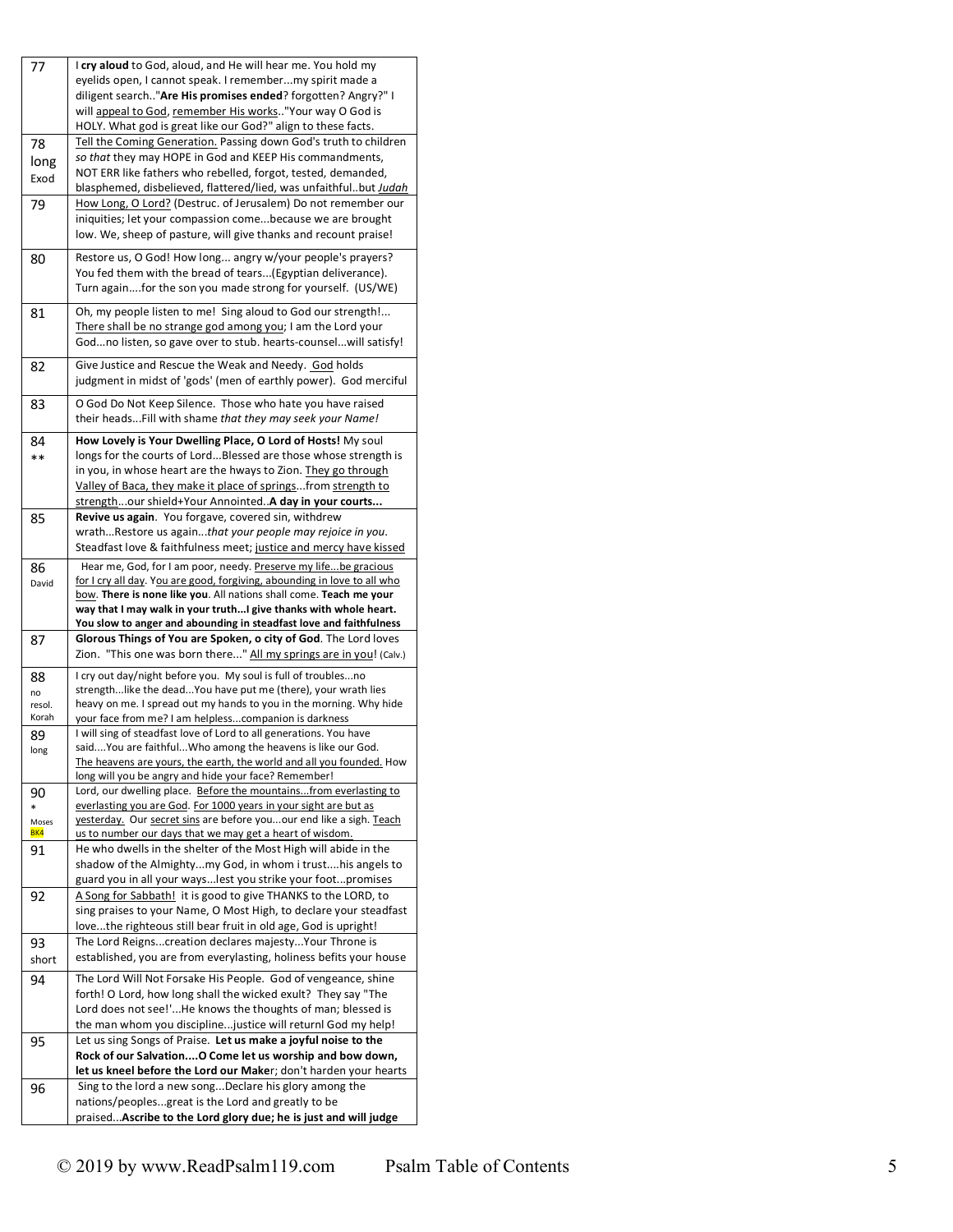| 97              | The Lord Reigns, let the earth rejoice! the heavens proclaim and                                                                  |
|-----------------|-----------------------------------------------------------------------------------------------------------------------------------|
|                 | all peoples seeworshipers of images are put to shame. Hate                                                                        |
|                 | evil! He delivers! Rejoice in the lord and give thanks to His Name                                                                |
|                 |                                                                                                                                   |
| 98              | Make a joyful noise, a new song for he has done marvelous                                                                         |
|                 | things! He has made known salvation, he has remembered his                                                                        |
|                 | love to Israel, break forth in songs of praise, rivers hills joy!                                                                 |
| 99              | The Lord our God is holy. The Lord reigns, let the peoples treble!                                                                |
|                 | He sits enthroned, HOLY, loves justice. Moses, Aaron, Samuel                                                                      |
|                 | called upon Him and you answered them, a forgiving God                                                                            |
|                 |                                                                                                                                   |
| 100             | Make a joyful noise to the Lord, all the earth! Serve the lord with                                                               |
| *               | gladness, come into his presence with singing! Know that the                                                                      |
|                 | Lord, He is God. It is he who made us, and we are His, sheep                                                                      |
| 101             | I WILL walk with integrity. A Psalm of David. "Song of Wills"i                                                                    |
| $***$           | will walk with integrity of heart within my house; I will not set                                                                 |
|                 |                                                                                                                                   |
|                 | before my eyes anything worthless; I will know nothing of evil                                                                    |
| 102             | A prayer of one afflicted, faint, pours out complaint before the                                                                  |
|                 | Lord. I forget to eat, loud groaning, I lie awake, tears, withering;                                                              |
|                 | BUT YOU, O Lord are enthroned foreverso that a people yet                                                                         |
|                 | created may praise the Lordwhen the peoples gather to praise                                                                      |
|                 | Bless the Lord, O my soul, and all that is within me bless his holy                                                               |
| 103             |                                                                                                                                   |
|                 | name! Benefits, forgives all, heals all, redeems life, satisfied                                                                  |
|                 | w/good, youth renewed, justice, revealed ways. The Lord is                                                                        |
|                 | merciful, gracious, slow to anger, abounding in steadfast love.                                                                   |
|                 | He will not always chide nor keep anger. He does not deal with                                                                    |
|                 | us according to our sinsfor as high as heavens so great is his                                                                    |
|                 | steadfast love toward those fearing him; as far as east from                                                                      |
|                 | west so far does he remove our transgressions from us. As a                                                                       |
|                 |                                                                                                                                   |
|                 | father shows compassion to his children, so the Lord shows                                                                        |
|                 | compassion to those who fear him. For he knows our frame                                                                          |
|                 | that we are dust. As for man like grass But God's love is                                                                         |
|                 | everlasting to those who fear him, keep/do his cov/commands.                                                                      |
| 104             | O Lord my God, You are very great! He makes the clouds his                                                                        |
|                 | chariot; he rides on the wings of the wind. He set the earth on its                                                               |
|                 | foundations You make springs gush forth in the valleys You                                                                        |
|                 |                                                                                                                                   |
|                 | make the darknessIN wisdom have you made/keep all. Praise!!                                                                       |
|                 |                                                                                                                                   |
| 105             | Tell of all His Wondrous Works. Oh give thanks to the Lord; call                                                                  |
|                 | upon his name; sing, tell, glory, rejoice!, seek, remember the                                                                    |
| <b>Story</b>    | wondrous works he has done. He remembers his covnant forever                                                                      |
| ls/Ex           |                                                                                                                                   |
| 106             | PTL! O give thanks to the LORD for he is good, his st. love endures                                                               |
| <b>Story</b>    | forever! Remember me, Lord CORPORATE CONFESSION having                                                                            |
| ls/Ex           | no faith in his promise, they murmured, disobeyed; nevertheless!                                                                  |
|                 |                                                                                                                                   |
| 107             | Let the Redeemed of the Lord Say So. Give thanks! Wandering,                                                                      |
| BK <sub>5</sub> | hungry, thirsty, darkness, death, prisoners, fools, in dangerthey                                                                 |
|                 | cried to the Lord; he delivered/led/healed/fed. For he satisfies                                                                  |
|                 | the longing soul. He turns rivers to deserts, deserts to springs.                                                                 |
|                 | Whoever is wise, let him attend to these things; let him consider                                                                 |
|                 | Be exalted, O God, above the heavens! Let your glory be over                                                                      |
| 108             | all the earth! You do not go out, O God, with our armies. Grant us                                                                |
|                 |                                                                                                                                   |
|                 | help against the foe for vain is the salvation of man! But with God                                                               |
|                 | we shall do valiantly; it is HE who will tread down our foes.                                                                     |
| 109             | Be not silent, O God of my praise! For wicked and deceitful                                                                       |
|                 | mouths are opened against meBUT I give myself to prayerI                                                                          |
|                 | am poor and needy; Help me!, let them know this is your hand.                                                                     |
|                 | With my mouth I will give great thanks to the Lord, public praise.                                                                |
|                 |                                                                                                                                   |
| 110             | The Lord says to my Lord: "Sit at my right hand until I make your                                                                 |
|                 | enemies your footstool." "a priest forever after the order of                                                                     |
|                 | Melchizedek". Your peoplein holy garments. Judgement comes.                                                                       |
| 111             | Great are the Lord's Works studied by all who delight in them. I                                                                  |
| Word            | will give thanks to the Lord with my whole heart in the company                                                                   |
|                 | of the upright. Gracious, merciful, faithful, just, HolyFear of God                                                               |
|                 |                                                                                                                                   |
|                 | is beg. of wisdom; all who practice it have a good understanding.                                                                 |
| 112             | Blessed is the man who fears the Lordthat man is gracious,                                                                        |
|                 | merciful, righteous, generous, just. For the righteous will never                                                                 |
|                 | be movednot afraid of bad news; his heart is firm, trusts in God                                                                  |
| 113             | Who is Like the Lord Our God? PTL! From the rising of the sun                                                                     |
|                 | to its setting, the Name of the Lord is to be praised. He gives the                                                               |
|                 | barren woman a home, making her the joyous mother of children                                                                     |
|                 |                                                                                                                                   |
| 114             | Tremble, O earth, at the presence of the Lord who turns the rock<br>into pool of water. (Short ode to God's power Red Sea/Jordan) |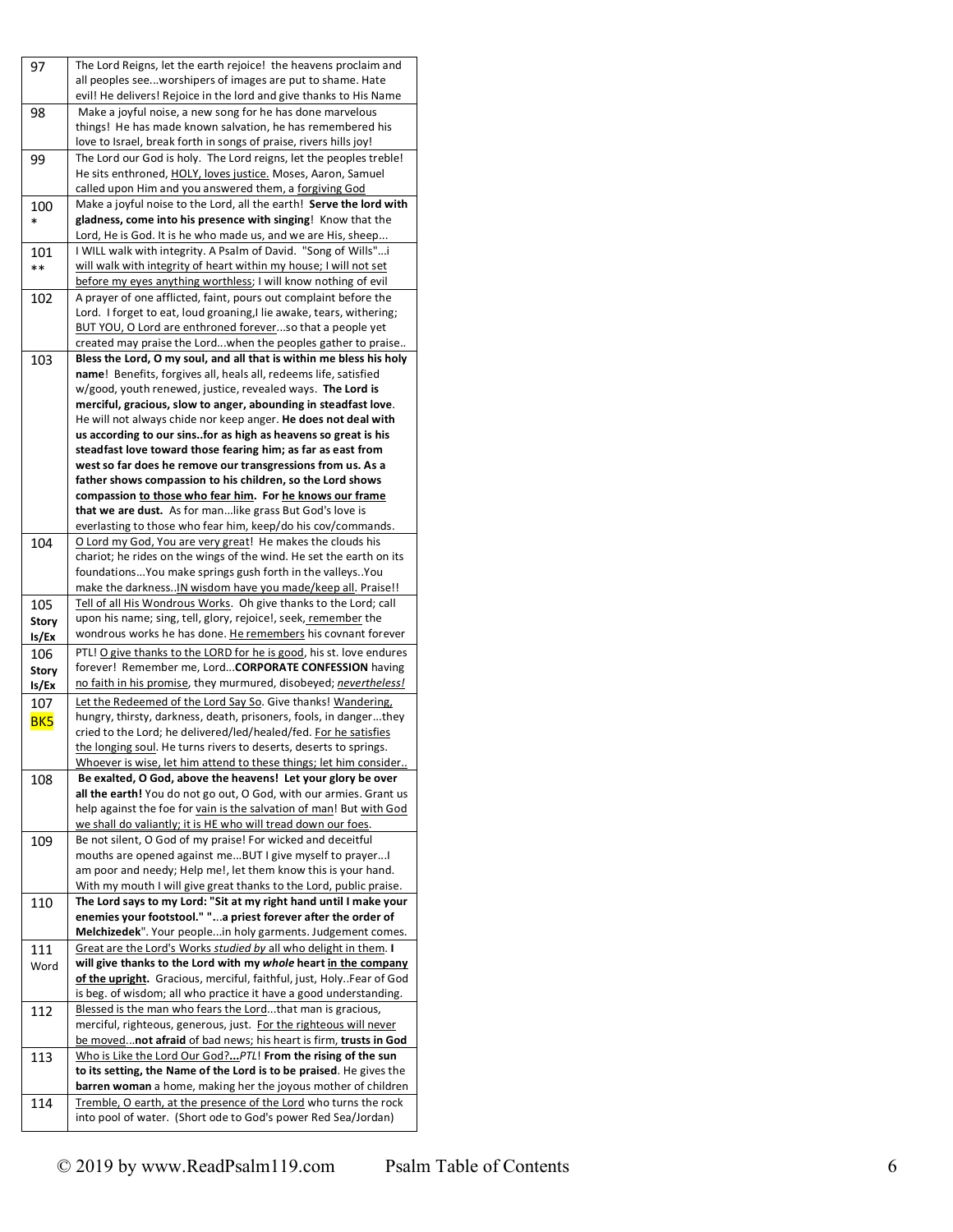| 115 | God's glory, not our own. Why should the nations say, "Where is<br>their God?" Our God is in the heavens; he does all that he |
|-----|-------------------------------------------------------------------------------------------------------------------------------|
|     | pleases. Their idols arework of human hands; those who make                                                                   |
|     | them become like them; so do all who trust in them. Trust God!                                                                |
| 116 | I love the Lord becausehe has heardGracious, merciful,                                                                        |
|     | righteous is the Lord. Saved. I will walk before the Lord in the                                                              |
|     | land of the living. What shall I render to Him? I will thank him, call                                                        |
|     | upon his name, pay my vows before man. Precious in the sight                                                                  |
|     | of the LORD is the death of his saints. Lord, I am your servant.                                                              |
| 117 | Praise the Lord, all nations! Extol him, all peoples! For great is his                                                        |
|     | steadfast love toward us, and the faithfulness of the Lord endures                                                            |
|     | forever. Praise the Lord! (complete Psalm of 2 verses!)                                                                       |
| 118 | Give thanks to the Lord for he is good; his love endures forever.                                                             |
|     | The Lord is on my side; I will not fear. What can man do to me?                                                               |
|     | The Lord has disciplined me severely, but not given me to death.                                                              |
|     | The stone builders rejected has become the cornerstone. This is                                                               |
|     | the day that the Lord has made; let us rejoice and be glad in it.                                                             |
|     | Blessed is he who comes in the name of the Lord!                                                                              |
| 119 | Your Word is a Lamp To My Feet and a light unto my path.                                                                      |
|     | Blessed are those whose way is blameless, who walk in the law of                                                              |
|     | the Lord!who seek him w/all their hearteyes fixed I learn,                                                                    |
|     | praise, will keep. See more in separate attachment for #119.                                                                  |
| 120 | Deliver me, O Lord from lying lips. Too long have I dwelt among                                                               |
|     | those who hate peace. I am for peace, but when I speak, they are                                                              |
|     | for war! (David under sojourn in Philistine landsCalvin)                                                                      |
|     |                                                                                                                               |
| 121 | I lift up my eyes to the hills. From where does my help come?                                                                 |
|     | My help comes from the LORD who made heaven/earth. He not                                                                     |
|     | let foot slipBehold, He who keeps Israel slumbers not The                                                                     |
|     | sun/moon not strike keeps your going out and coming in.                                                                       |
| 122 | I was glad when they said unto me, "Let us go into the house of                                                               |
|     | the Lord!" JerusalemPray for the peace of. Peace be within                                                                    |
| 123 | To you I lift up my eyes. As the eyes of servants look to the hand                                                            |
|     | of their masterso our eyes look to the Lord our God 'til he has                                                               |
|     | mercy on us. Have mercy upon usour soul has had enough!                                                                       |
| 124 | If it had not been the LORD who was on our side, they would                                                                   |
|     | have swallowed us alive! Blessed be the LORD, we have escaped!                                                                |
|     |                                                                                                                               |
| 125 | As the mountains surround Jerusalem so the LORD surrounds<br>his people, from this time forth and forever more. Do good, O    |
|     | LORD, to those who are upright; wickedness shall not rest.                                                                    |
|     |                                                                                                                               |
| 126 | When the LORD restored the fortunes of Zion, we [amazed], filled                                                              |
|     | with laughter, joy. Witness of God's love toward us. Those who                                                                |
|     | sow in tears shall reap with shouts of joy! bringing in sheaves                                                               |
| 127 | Unless the Lord builds the house, those who build it labor in                                                                 |
|     | vain. Unless the LORD watches, the watchman stays awake in                                                                    |
|     | vainfor he gives to his beloved sleep. BEHOLD, children are a                                                                 |
|     | heritage from the LORD, the fruit of the womb/reward like                                                                     |
|     | arrowsfullHe shall not be put to shame w/enemies at gate.                                                                     |
| 128 | Blessed is everyone who fears the LORD, who WALKS in His ways!                                                                |
|     | Eat fruit of labor, blessed, wife/fruitful vine, children/olive                                                               |
|     | shoots; May you see your children's children. Peace upon Israel!                                                              |
| 129 | Recompense. "Greatly have they afflicted me from my youth, yet                                                                |
|     | they have not prevailed against me. The LORD is righteous!"                                                                   |
|     | Out of the depths I cry to you O LORD! If you should mark sins, O                                                             |
| 130 | LORD, who would stand? But with you there is forgiveness, that                                                                |
|     | you may be feared. I wait for the LORD, my soul, and in his word                                                              |
|     | I have HOPE, more than watchmen for the morning.HOPE/LOVE!                                                                    |
|     |                                                                                                                               |
| 131 | O LORD, heart is not lifted up; my eyes are not raised too high; I                                                            |
|     | do not occupy myself with things too great/marvelousBut                                                                       |
|     | calmed and quieted my soulweanedmy soul within. HOPE!                                                                         |
| 132 | Temple/Christ.Remember in David's favor his hardships, swore to                                                               |
|     | find place for the LORD; Arise, LORD, and go to your resting place,                                                           |
|     | let your priests be clothed in righteousness & saints shout f/joy!                                                            |
|     | Reply: Yes! I will make a horn to sprout for Davidmy Anointed.                                                                |
| 133 | Behold, how good and pleasant it is when brothers dwell in                                                                    |
|     | unity! like precious oil flowing on Aaron, like dew of Hermon                                                                 |
|     | which falls on mtns of Zionthere Lord commands blessing, life!                                                                |
| 134 | Come, bless the Lord, all you servants of the LORD, who stand by                                                              |
|     | night in the house of the LORD! Lift up your hands to the holy                                                                |
|     | place and bless the Lord! May the Lord bless you from Zion, he                                                                |
|     |                                                                                                                               |
|     | who made heaven and earth! (complete psalm)                                                                                   |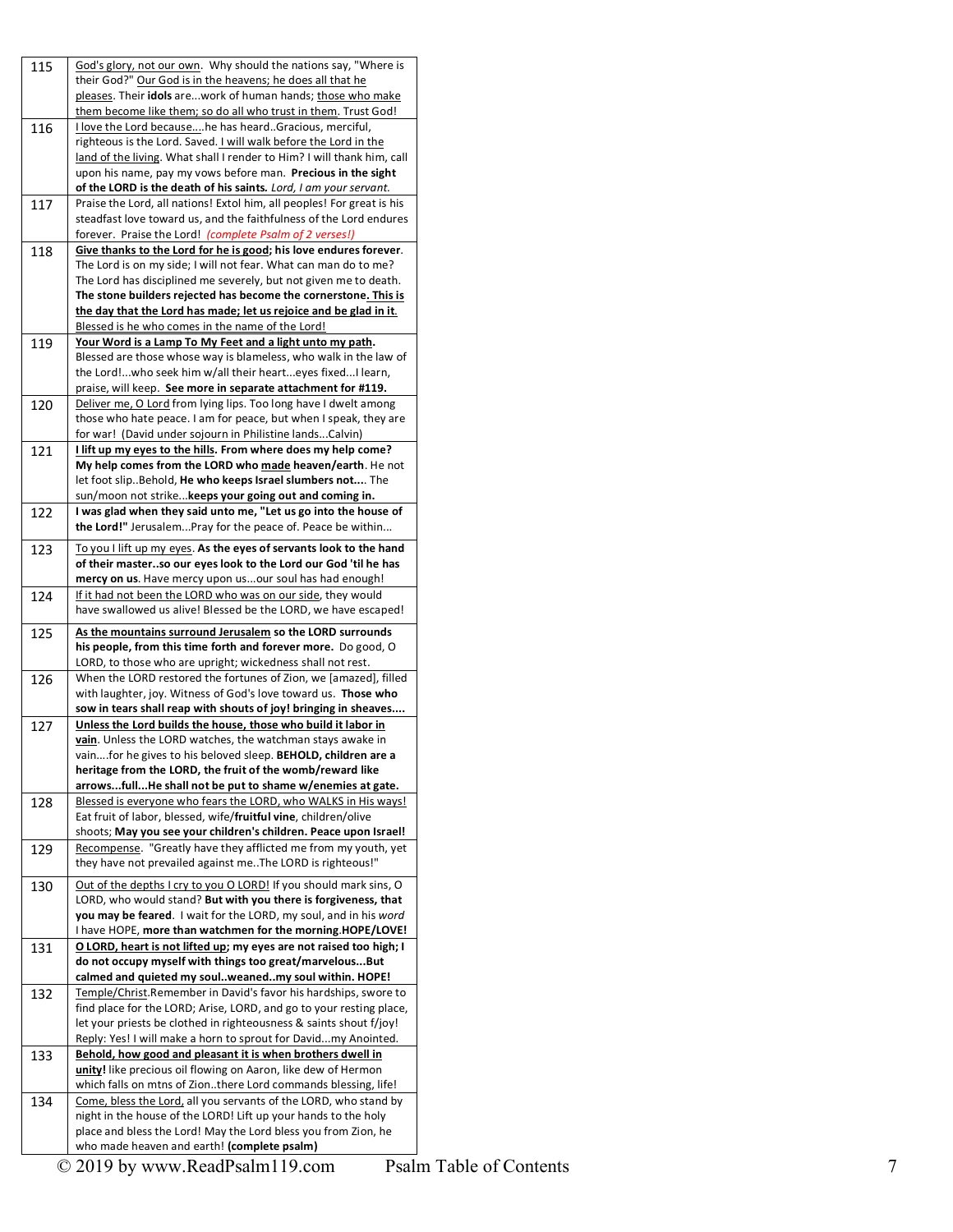| 135  | Praise the LORD! For I know that the LORD is great and that our                                                                          |
|------|------------------------------------------------------------------------------------------------------------------------------------------|
|      | LORD is above all gods. Whatever the Lord pleases, he<br>doescreationEgyptvindica./compassionidols of man. PTL!                          |
| 136  | Give thanks to the Lord, for he is good, for his steadfast love                                                                          |
|      | endures forever. Repeating songConquering God!                                                                                           |
| 137  | By the waters of Babylon, there we sat down and wept,                                                                                    |
|      | remembered Zionhow shall we sing in a foreign land? (Do not                                                                              |
| 138  | let me forget you, O LORD!)Vengeance belongs to God<br>I give you thanks, O LORD, with my whole heart; before the                        |
|      | gods I sing your praiseOn the day I called, you answered me;                                                                             |
|      | my strength of soul increased. All kings shall give you thanks.                                                                          |
|      | Though I walk in the midst of trouble, you preserve my life. The                                                                         |
|      | Lord will fulfill his purpose for me; your steadfast loveDo not                                                                          |
|      | forsake the work of your hands.<br>O LORD, you have searched and known me!Such knowledge                                                 |
| 139  | too high, I cannot attain! Where do I go from your SpiritFor                                                                             |
| М    | you formed [me]; knittedI praise you for I am fearfully and                                                                              |
|      | wonderfully madeHow precious your thoughts! Search me                                                                                    |
| 140  | Deliver me, O LORD, from evil men, preserve me for the arrogant                                                                          |
|      | have hidden a trap for me. I say to the LOD, You are my God! "I                                                                          |
|      | know that the LORD will maintain the cause of the afflicted, and<br>will execute justice for the needy. Surely, the upright will g/thks! |
| 141  | O LORD I call upon you. Let my prayer be counted as incense                                                                              |
|      | before you, and the lifting up of my hands as the evening                                                                                |
|      | sacrifice. Set a guard over my mouth, lips Let a righteous man                                                                           |
|      | strike me, it is a kindness. But my eyes are toward YOU, my LORD!                                                                        |
| 142  | With my voice I cry out to the LORD (David from a cave). I pour                                                                          |
| cave | out my complaint before him. No one cares for my soul. I say,<br>"YOU are my refuge, my portion in the land of the LIVING." Bring        |
|      | me out of prison, that I may give thanks to your name! You will"                                                                         |
| 143  | Hear my prayer, O LORD; in your faithfulness, answer me. No                                                                              |
|      | one is righteous before you. My spirit faints within me. I                                                                               |
|      | remember the days of old; I meditate on all that you have done.                                                                          |
|      | I stretch out my handsmy soul thirsts for you. Hide not your                                                                             |
|      | facefor in you I trust. Make me know the way I should                                                                                    |
|      | goTeach me to do your will for you are my Godyou will<br>destroy all the adversaries of my soul, for I am your servant.                  |
| 144  |                                                                                                                                          |
|      | Blessed be the LORD, my rock who trains my hands for war,                                                                                |
|      | battle. My steadfast love, fortress, stronghold, deliverer, my                                                                           |
|      | shield. Man is like a breath. Bow your heavens and come down! I                                                                          |
|      | will sing a new song to you, O God, who gives victory. May our                                                                           |
|      | sons, daughters, produce be blessed. Blessed are the people                                                                              |
| 145  | whose God is the Lord! (a faith prayer for deliver. from enemies)<br>I will extol you, my God and my King. Generations shall commend     |
|      | your works to the next. The Lord is gracious and merciful, slow                                                                          |
|      | to anger and abounding in steadfast love. The Lord is good to                                                                            |
|      | all, and his mercy is over all that he has made. to make known                                                                           |
|      | to the children of man your mighty deeds and the glorious                                                                                |
|      | splendor of your kingdom. The Lord is near to all who call on<br>him, to all who call on him in truth.  WORSHIP PSALMrecite!             |
| 146  | Praise the LORD, O my soul! I will sing praises to my God while I                                                                        |
|      | have my being. Put not your trust in princes, in a son of man, in                                                                        |
|      | whom there is no salvation. Blessed is he whose help is the God                                                                          |
|      | of Jacob, whose hope is in the Lord his God who made                                                                                     |
|      | heaven/earth. The Lord sets the prisoners free;all who are                                                                               |
|      | bowed down.<br>It is good to sing praises to our God, for it is pleasant, fitting. He                                                    |
| 147  | gathers the outcasts of Israel. He heals the brokenhearted and                                                                           |
|      | binds up their wounds. He knows the stars and give to them their                                                                         |
|      | names. Lifts the humbleCreation. [He] takes pleasure in those                                                                            |
|      | who fear him, who hope in his love. He strengthens the bars of                                                                           |
|      | your gates; he blesses your children within you. He has not dealt                                                                        |
|      | thus with any other nation; they do not know his rules. PTL!                                                                             |
| 148  | Praise the LORD! [All of Creation] A Psalm to be sung. "Let them<br>praise the name of the LORD; for his name alone is exaltedZion."     |
|      |                                                                                                                                          |
| 149  | Praise the LORD!. Sing to the LORD a new song, his praise in the<br>assembly of the godly! Let Israel/Zion be glad, dancing, melody,     |
|      | instruments. For the Lord takes pleasure in his people, adorned                                                                          |